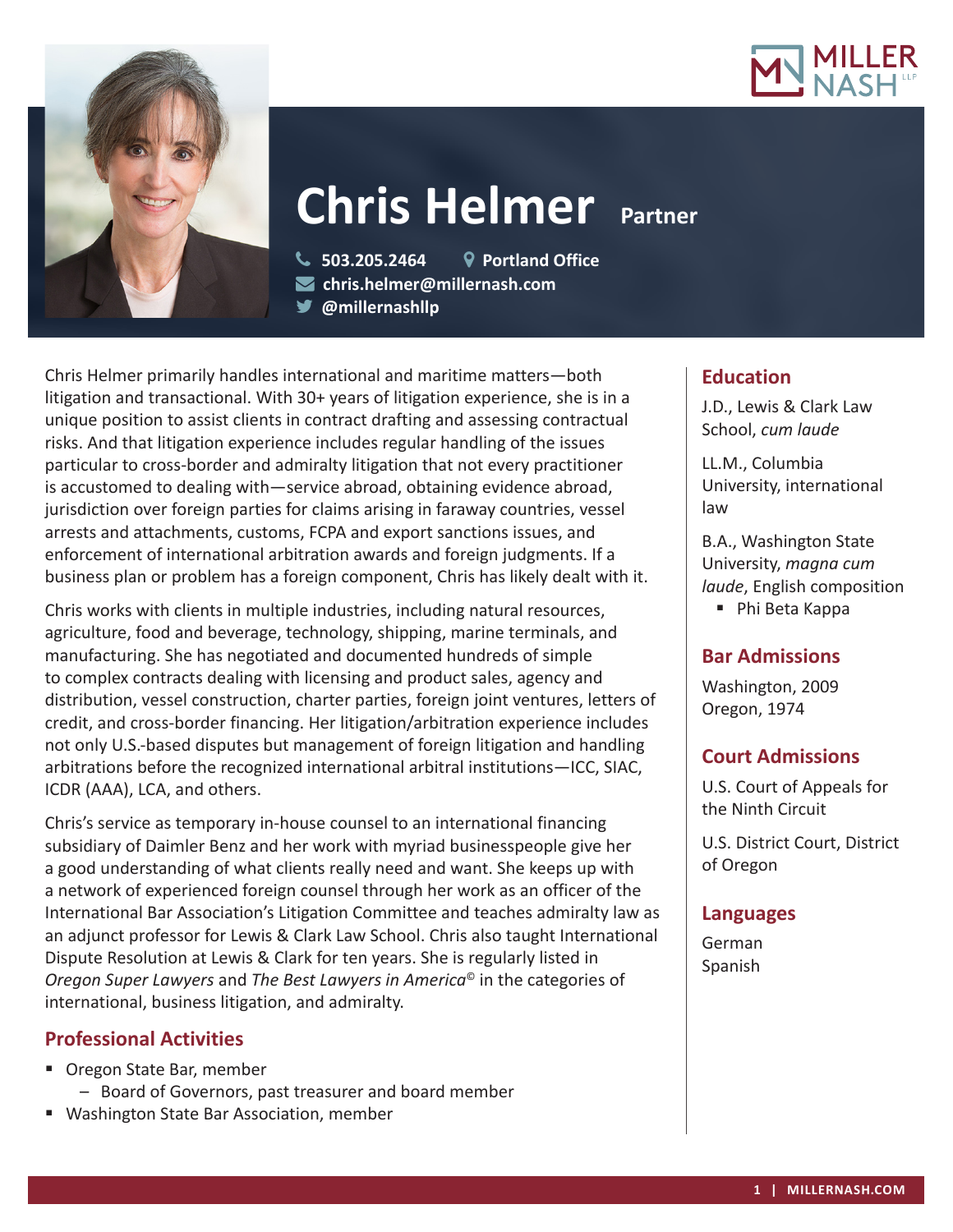

- **International Bar Association** 
	- Litigation Committee, vice-chair
	- Litigation Committee Newsletter, past co-editor
	- Litigation Committee, past treasurer
- American Arbitration Association International Centre for Dispute Resolution, neutral arbitrator
- **EXTER VIER CLARK Law School, adjunct professor** 
	- Litigating Abroad
	- Transnational Litigation and Arbitration, 2000-2008
- Xiamen University Law Department, People's Republic of China, guest lecturer
- Oregon State Board of Bar Examiners, an Oregon Supreme Court appointment, past vice-chair and board member
- Ninth Circuit Judicial Conference, a U.S. District Court of Oregon appointment
	- past delegate
	- Judicial Conference Executive Committee, past member

## **Civic Activities**

- Oregon College of Art and Craft, board chair, 2012-2013
- Lewis & Clark Law School, Board of Visitors member and frequent advisor to the law school's Global Law Program
- World Affairs Council, Oregon chapter, past board chair

# **Representative Experience**

#### **International—Arbitration**

- Successful defense of federal court action to recognize and enforce arbitral award rendered by a provincial Chinese arbitration institution. Foreign arbitration awards are enforceable in the United States under the New York Convention and their enforceability is difficult to challenge. Defended on the basis of lack of due process because all communications from the arbitral proceeding were in Mandarin, a language that the client did not know. This was a very significant decision nationally and internationally.
- Current international arbitration before the Singapore International Arbitration Centre involving significant claims arising out of failed manufacturing joint venture in India.
- Obtained federal district court judgment dismissing New York Convention challenges to multimillion-dollar ICC arbitral award involving Belgian client's chemical manufacturing facility.
- Arbitrated lumber sales contract dispute between U.S. buyer and Russian and Austrian sellers to successful resolution before International Arbitration Centre of the Austrian Federal Economic Chamber.
- Successful Stockholm Chamber of Commerce product liability property damage arbitration on behalf of Beijing truck manufacturer under the U.S. Convention on the International Sale of Goods.
- AAA International Center for Dispute Resolution arbitration between Saudi Arabian product distributor and U.S. manufacturer under Saudi Arabian government-sponsored form of unregistered distribution agreement.

#### **International—Contracts**

 Drafted hundreds of international sales contracts, standard form international terms and conditions, product distribution or channel agreements, custom foreign manufacturing agreements, foreign country agency agreements, ex-pat employee agreements, and foreign-invested joint venture agreements for variety of industries including technology, wood products, heavy equipment, solar energy, pharmaceuticals and medical supplies, food products and pet food, alcoholic beverages, and agricultural products.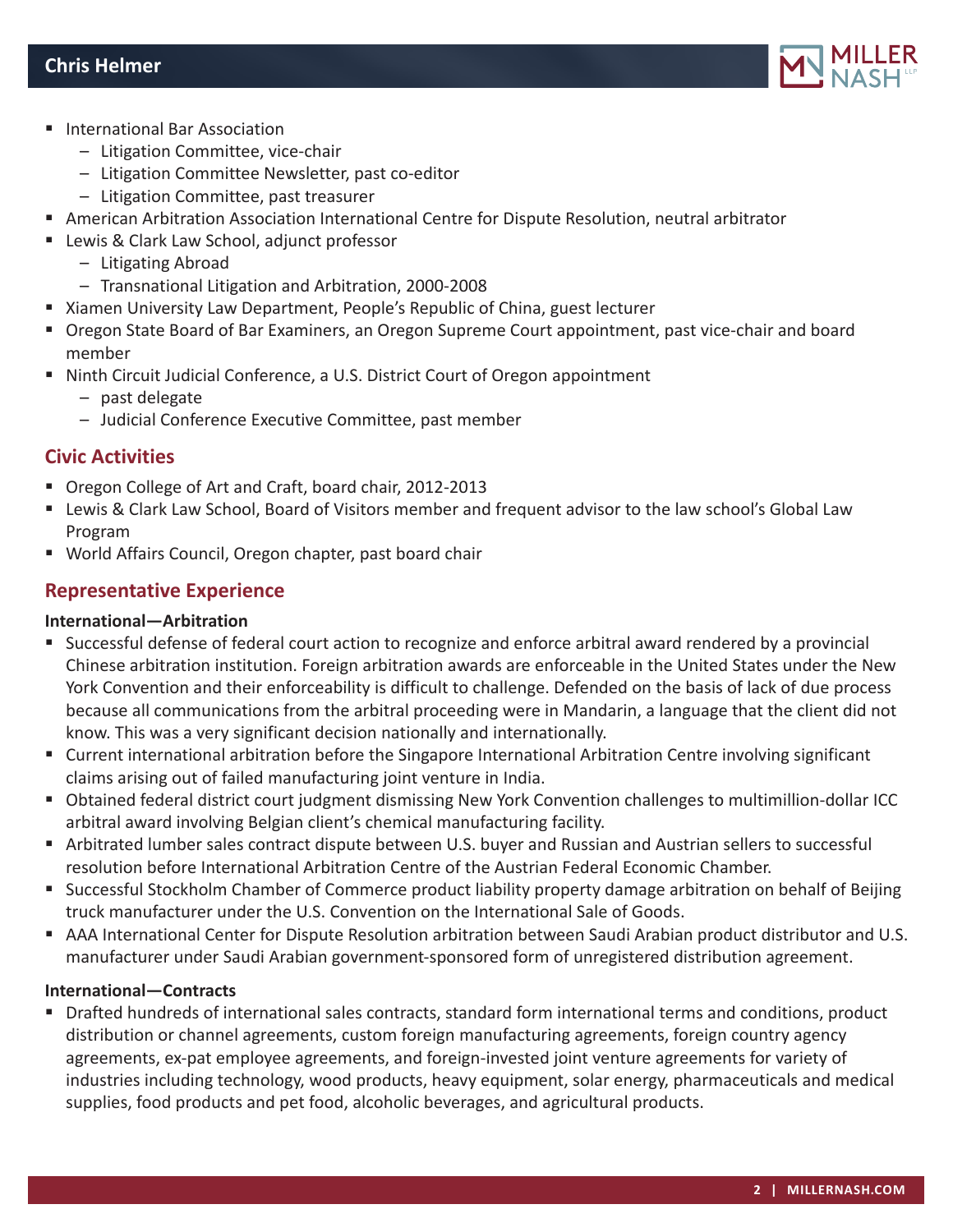

- Negotiated resolution of a \$50 million long-term supply contract dispute between a United States/German supplier and a Belgium product purchaser in a specialty industry.
- On behalf of a company owned by five Middle Eastern sovereigns, investigated and prepared claims against the U.S. government regarding more than \$10 million for services rendered in connection with the Iraq war.

#### **International—Compliance**

- Initial and renewal applications for People's Republic of China AQSIQ scrap licenses sought by United States scrap companies, together with ongoing advice regarding the interpretation of and compliance with AQSIQ regulations.
- Negotiated civil penalties for accused employee of admitted long-term FCPA violations where company paid more than \$10 million in fines and entered into a multi-year compliance consent decree.
- Obtained Department of Commerce ruling removing trademarked manufactured products from scope of longstanding and anti-dumping order, despite existing contrary scope ruling purporting to cover the same products.

#### **International—Litigation**

- Acted as foreign counsel representing multinational medical equipment manufacturer in several litigated contract disputes in Caracas, Venezuela, and Bogota, Colombia.
- Handled numerous cross-border discovery disputes, including recent successful defense of broad-based document discovery orders affecting a European religious entity alleged to have a United States presence.
- Represented the association of French bankruptcy trustees in pursuing a multimillion-dollar claim against the recipient of funds taken from a French trustee through international fraud.

#### **Maritime**

- After five years, before the state of Washington federal district court and two trips to the 9th Circuit, successfully obtained an order of civil contempt after trial, a \$2.55 million (public) contempt settlement, and a permanent Injunction for Japanese clients based on several international maritime treaties in order to ensure safety at sea as a result of defendants' annual direct action campaigns in the Antarctic Southern Ocean against Japanese fleet. 9th Circuit decisions reported at 774 F.3d 935, 588 Fed. Appx. 701, 702 F.3d 573, 725 F.3d 940, and 708 F.3d 1099. *Institute of Cetacean Research and Kyodo Senpaku Kaisha Ltd. vs. Sea Shepherd Conservation Society and Paul Watson*, United States District Court, Western District of Washington at Seattle, Case No. C11-2043JLR, United States Court of Appeals for the Ninth Circuit, No. 12-35266.
- Obtained defense verdict in federal district court and 9th Circuit of admiralty collision case on basis of Act of God where similarly situated blue water bulk carriers were held liable for significant property damage to Columbia River docks and manufacturing facilities, reported as *Weyerhauser v. ATROPOS ISLAND, 777 F2d 1344*.

#### **Import/Export**

- Assisted privately held agricultural industry leader with eleven simultaneous Prior Disclosures to Commissioner of Customs covering approximately 27,000 import entries at 33 ports valued at more than \$800 million.
- Prepared two recent customs petitions for clients experiencing product seizure and penalties, with the result of 100 percent and 90 percent penalty decreases, respectively. One of these results was particularly difficult to obtain because the client had in fact violated registered intellectual property rights with products it had manufactured in China for U.S. sales.
- Drafted and advised public port entity on successful multimillion-dollar equipment purchase and custom construction contract with Chinese company, including import and payment issues.

#### **Education Institutions**

 Prepared Human Resources and Tax/Social Benefits Framework Agreement for U.S. private university's relationship with U.K. company to allow U.K. company to hire and secondments temporary employees for U.S. university in a variety of countries, including preparation of individual foreign employee employment contracts.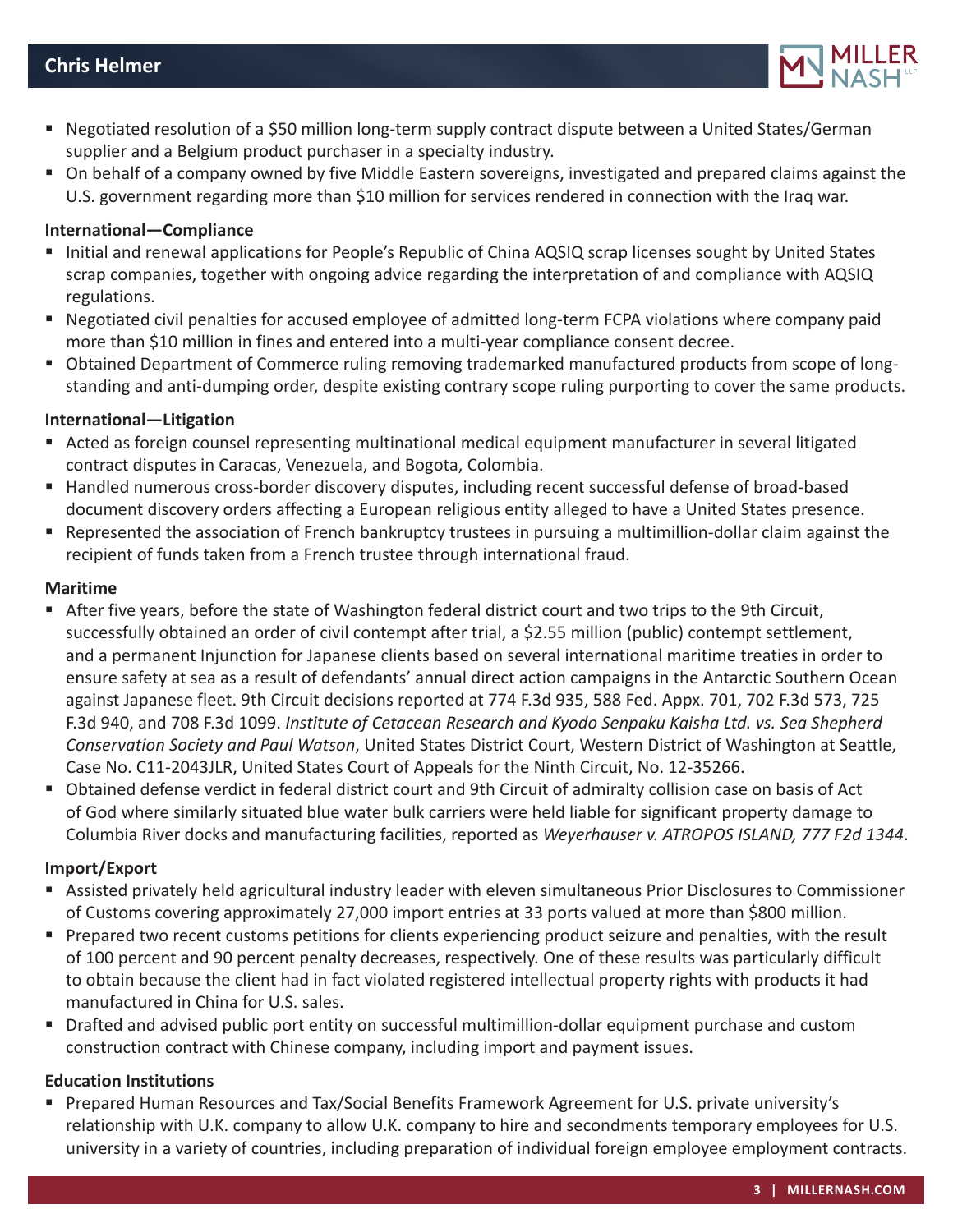

Advice to U.S.-based higher education institutions on foreign country requirements for providing collegelevel classes and degrees, establishing subsidiaries abroad, and handling employment relationships, including contract negotiations and drafting.

#### **Insurance Recovery**

 Successful settlement resolution of state court insurance coverage recovery action against multiple national and international insurers for multinational manufacturer named as a potentially responsible party in the ongoing extensive Portland Harbor cleanup. As a part of that proceeding, obtained an antisuit injunction prohibiting insurers from continuing with a duplicative action brought by them in another state seeking a declaratory judgment of no coverage. Coverage was sought for the client under insurance policies of predecessor companies that had owned the client's current Portland facility within the Portland Harbor cleanup study area.

## **Publications**

- "New Bill Brings Scrutiny to Foreign Donations and Contracts in U.S. Higher Education," Miller Nash, coauthor (June 2021)
- "Foreign Arbitration Clauses in Insurance Policies: Oregon Federal Court Enforces Clause—A Cautionary Tale for Domestic Businesses," Miller Nash, *The Northwest Policyholder*, coauthor (June 2021)
- "Handling Cross Border Disputes," *Lawyer Monthly Magazine* (July 2019)
- "Enforcement of Foreign Arbitration Awards in the US: English Language Notification of Initiation of Proceedings May Be Needed to Satisfy Due Process," International Bar Association, *Legal Practice Division Arbitration Newsletter*, coauthor, Vol. 17 No. 1 (Mar. 2012)
- "Representing Clients in Litigation Abroad," Oxford University Press, *World Class Actions (A Guide to Group and Representative Actions Around the Globe)* (2012)
- "The United States-Colombia Free Trade Agreement," Miller Nash (Nov. 2011)
- "Avoiding Pitfalls in Foreign Government Contracts," *Inside the Minds: Understanding Legal Issues for Foreign Government Contracts*, Aspatore Books (2009)
- "Using Prejudgment Remedies to Preserve Nonresident's United States Assets During Foreign Litigation," Practising Law Institute (Mar. 2006)
- "Litigating Claims Under the Alien Tort Statute After SOSA V. ALVAREZ-MACHAIN," Practising Law Institute (Nov. 2005)
- "Disregard the Convention or National Law: Does 'Manifest Disregard' Provide a Basis for Challenge Under the New York Convention?" American Bar Association, *International Litigation Quarterly* (Fall 2004)
- "Oregon International Commercial Arbitration and Conciliation Act," Oregon State Bar, Arbitration and Mediation CLE (2001)
- "Has China Adopted the UCC?" China International Economic and Trade Arbitration Commission, *Arbitration Journal* (2000)
- "Succeeding in the International Marketplace," Corporate Counsel, *Guide to Using International Arbitration* (Nov. 1998)
- "Arrest of Ships," United States portion, Lloyd's of London Press (1985)

# **Presentations**

- "Welcoming the Biden Administration How Do the Election Results in the U.S. Impact Trade in the Americas?" Multilaw, Americas Virtual Summit, moderator (Mar. 2021)
- Interview on *ThinkTech Hawaii* (Feb. 2021)
- "Structuring International Sales Channel Agreements: Complying with Export Laws, FCPA, OFAC," Strafford Webinars Group (Jan. 2021)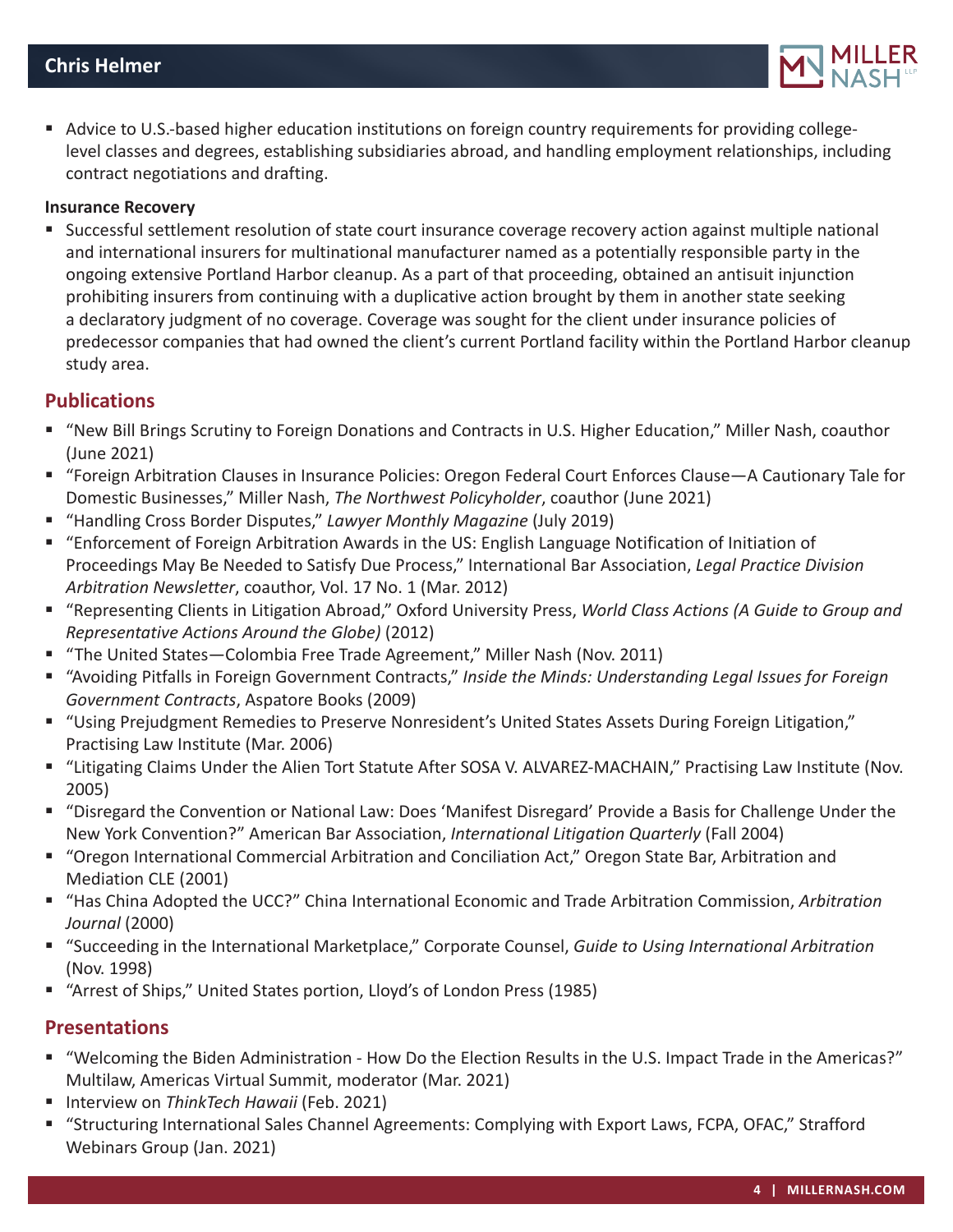

- "Things to Look Out For in Cross-Border Contracts," National Association of Credit Management (Oct. 2020)
- "Force Majeure' Provisions in International Contracts," Organization of Women in International Trade— Northern CA, webinar (June 2020)
- "Appellate Arbitration Procedure Roundtable," American Arbitration Association (June 2018)
- "Trial Advocacy—Witnesses, Facts and Persuading Triers of Fact," International Bar Association, Annual Litigation Forum (May 2018)
- "Hot Topics," Western Canada Commercial Arbitration Society, Annual Energy, Mining and Resources Arbitration Conference (May 2018)
- "Primer on Contracts," Women President's Organization—Oregon Chapter (Aug. 2017)
- "Developing a Career in International Law," Lewis & Clark Law School (Feb. 2017)
- "International Asset and Tax Issues," American Bar Association, Family Law CLE (Feb. 2017)
- "International Business Law Basics," University of Portland (Dec. 2016)
- "Navigating Dispute Resolution in North America and the Asia Pacific Region—Do We Use The Same Ship?" International Bar Association, Annual Conference (Sept. 2016)
- "Really Lost in Translation: Litigation v. Arbitration in Asia," International Bar Association, Annual Litigation Forum (Apr. 2016)
- "Dealing with Corruption in U.S. Trading Partner Countries," Lewis & Clark Law School, 2016 International Law Symposium (Mar. 2016)
- "Hot Topics in International Sales, Franchising, and Product Law," International Bar Association, Annual Conference (Oct. 2014)
- "International Litigation Issues," Multnomah County Bar (Feb. 2014)
- "Litigating Abroad," Lewis & Clark Law School (Jan. 2014)
- "Incoterms® 2010 Rules in a Multimodal World," International Bar Association, Fall Conference (Oct. 2013)
- International Bar Association, Annual Conference (Sept. 2012)
- "Strategy in International Litigation Cases," Practicing Law Institute, International Litigation 2012 Seminar (June 2012)
- "International Litigators' Toolbox No. 1: When U.S. Discovery Rules Clash with Foreign Law (Including a Mock Argument Before District Court Judges)," Practising Law Institute (June 2012)
- "Selling Internationally," Miller Nash (Apr. 2012)
- "Global Issues in Franchising and Distribution Agreements," International Bar Association, Annual Conference (Oct. 2011)
- "Executive Briefing: Challenges of Doing Business in China," Miller Nash (June 2011)
- "Selling Internationally Legal Dos and Don'ts That Affect Your Bottom Line," Miller Nash (July 2009)
- "At Home and Abroad: Diverse Cultures and the Business of Law," Oregon State Bar, International Law Section CLE (June 2009)
- "Intercultural Issues in the Practice of International Law," American Bar Association, Section of Business Law Spring Meeting (Apr. 2009)
- "International Arbitration: Is It The Best Option?" Practising Law Institute (Mar. 2009)
- "ICC Rules Article 37: Emergency Interim Relief: Is it Effective?" ICDR North America Dispute Resolution Series (Apr. 2008)

# **Recognition & Honors**

- Selected for inclusion in *The Best Lawyers in America®* in Admiralty and Maritime Law, Commercial Litigation, 1993-present
- Recognized as the "Lawyer of the Year—USA" in Admiralty and Maritime by *Lawyer Monthly*, 2018
- Selected to the international edition of *Who's Who Legal: Litigation*, 2018